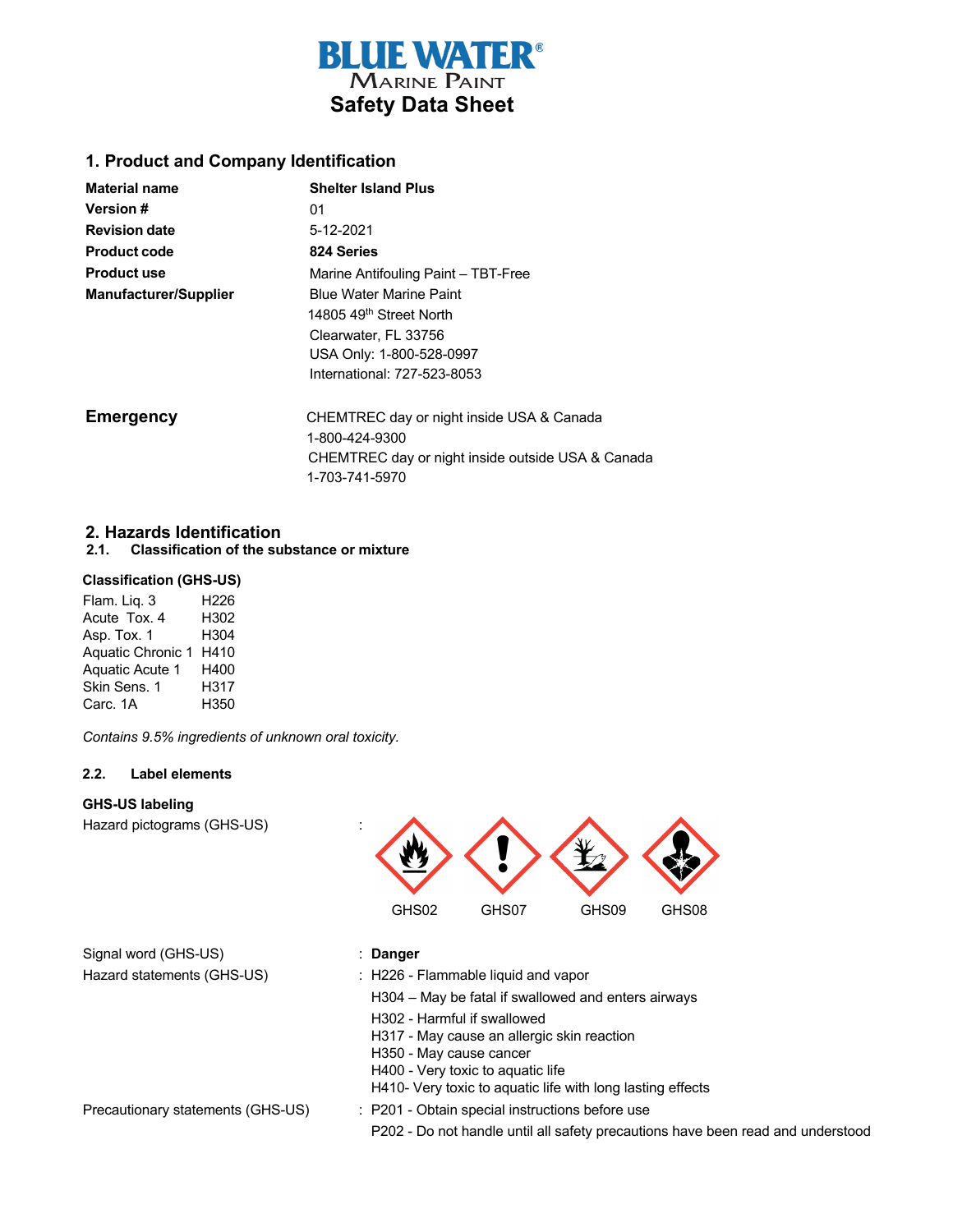P210 - Keep away from heat/sparks/open flames/hot surfaces. - No smoking

P233 - Keep container tightly closed

P240 - Ground/bond container and receiving equipment

P241 - Use explosion-proof electrical/ventilating/lighting equipment

P242 - Use only non-sparking tools

P243 - Take precautionary measures against static discharge

P261 - Avoid breathing fumes or mist.

P264 - Wash face, hands and forarms thoroughly after handling

P270 - Do not eat, drink or smoke when using this product

P272 - Contaminated work clothing must not be allowed out of the workplace

P273 - Avoid release to the environment

P280 - Wear protective gloves/protective clothing/eye protection/face protection

P301+P310 - IF SWALLOWED: Immediately call a doctor.

P301+P312 - If swallowed: Call a doctor if you feel unwell

P302+P352 - If on skin: Wash with plenty of water.

P303+P361+P353 - If on skin (or hair): Take off immediately all contaminated clothing. Rinse skin with water.

P308+P313 - If exposed or concerned: Get medical advice/attention

P321 - Specific treatment (see first aid instructions on this label)

P330 - Rinse mouth

P331 - Do NOT induce vomiting

P333+P313 - If skin irritation or rash occurs: Get medical advice/attention

P362+P364 - Take off contaminated clothing and wash it before reuse

P370+P378 - In case of fire: Use water to extinguish

P391 - Collect spillage

P403+P235 - Store in a well-ventilated place. Keep cool

P405 - Store locked up

P501 - Dispose of contents/container to licenced waste handling facility.

## **2.3. Other hazards**

No additional information available

**2.4. Unknown acute toxicity (GHS-US)**

No data available

| <b>Components</b>      | CAS#        | <b>Percent</b> |
|------------------------|-------------|----------------|
| High Flash Naphtha     | 64742-94-5  | $< 7.50\%$     |
| Tralopyril             | 122454-29-9 | $<6.0\%$       |
| Zinc Pyrithione        | 13463-41-7  | $<5,0\%$       |
| Xylene                 | 1330-20-7   | $>18.0\%$      |
| <b>Barium Sulphate</b> | 7727-43-1   | $< 9.0\%$      |
| Magnesium Silicate     | 14807-96-6  | 3.0%           |

#### **3. Composition / Information on Ingredients**

## **4. First Aid Measures**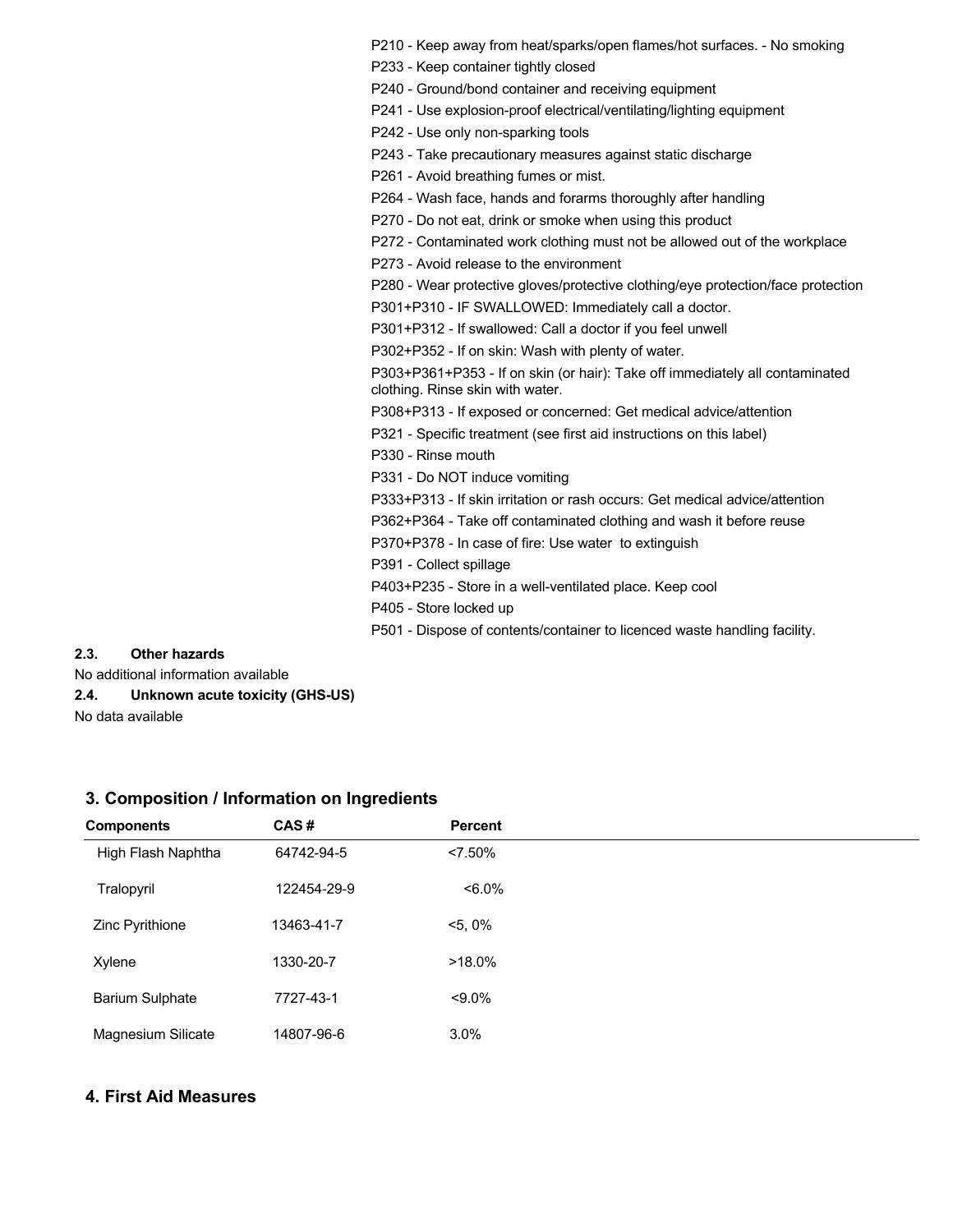| Eye contact         | Immediately flush with plenty of water for at least 15 minutes. If easy to do, remove contact<br>lenses. Get medical attention. In case of irritation from airborne exposure, move to fresh air. Get<br>medical attention if symptoms persist.                                                                                                                                                                                                                                         |
|---------------------|----------------------------------------------------------------------------------------------------------------------------------------------------------------------------------------------------------------------------------------------------------------------------------------------------------------------------------------------------------------------------------------------------------------------------------------------------------------------------------------|
| <b>Skin contact</b> | Immediately flush with plenty of water for at least 15 minutes while removing contaminated<br>clothing and shoes. Get medical attention if irritation persists. Wash contaminated clothing before<br>reuse. Destroy or thoroughly clean contaminated shoes.                                                                                                                                                                                                                            |
| <b>Inhalation</b>   | Move person to fresh air. If person is not breathing, call 911 or an ambulance then give<br>artificial respiration, if breathing is difficult give oxygen administered by a professional. Call a poison<br>control center or doctor immediately for further treatment advice. For additional information in case<br>of emergency call toll free CHEMTREC 1-800-424-9300. Have the product container or label with<br>you when calling a poison control center or doctor for treatment. |
| Ingestion           | DO NOT INDUCE VOMITING unless told to do so by medical personnel. Call a poison<br>control center or doctor immediately for treatment advice. NEVER give anything by mouth to<br>an unconscious person.                                                                                                                                                                                                                                                                                |

# **5. Fire Fighting Measures**

| <b>Flammable properties</b>                                                                                   | Flammable, Category 3, Flash Point 77-83 °F. |  |
|---------------------------------------------------------------------------------------------------------------|----------------------------------------------|--|
| Water, water fog, foam, dry chemical, carbon dioxide<br><b>Extinguishing media -</b>                          |                                              |  |
| <b>Firefighting equipment/instructions.</b> – Self-contained breathing apparatus and full protective clothing |                                              |  |
| Hazardous combustion products - Carbon and Zinc oxides.                                                       |                                              |  |

## **6. Accidental Release Measures**

| <b>Personal precautions</b>      | Ensure adequate ventilation. Wear suitable protective clothing. See Section 8 of the SDS for<br>Personal Protective Equipment.                                                                                           |
|----------------------------------|--------------------------------------------------------------------------------------------------------------------------------------------------------------------------------------------------------------------------|
| <b>Environmental precautions</b> | Collect using non-sparking equipment and dispose of spillage in accordance with state and local<br>regulations.                                                                                                          |
| <b>Methods for containment</b>   | Dike the spilled material, where this is possible. Prevent entry into waterways, sewer, basements<br>or confined areas.                                                                                                  |
| Methods for cleaning up          | Large Spills: Dike far ahead of liquid spill for later recovery and disposal. Use a non-combustible<br>material like vermiculite, sand or earth to soak up the product and place into a container for later<br>disposal. |
|                                  | Small Spills: Wipe up with absorbent material (e.g. cloth, fleece).                                                                                                                                                      |
|                                  | Never return spills to original containers for re-use. Following product recovery, flush area with<br>water. Clean surface thoroughly to remove residual contamination.                                                  |
| Other information                | Clean up in accordance with all applicable regulations.                                                                                                                                                                  |

# **7. Handling and Storage**

| <b>Handling</b> | Avoid breathing mists or vapors. Avoid contact with eyes, skin, and clothing. Use only with<br>adequate ventilation. Wash thoroughly after handling. Observe good industrial hygiene practices. |  |
|-----------------|-------------------------------------------------------------------------------------------------------------------------------------------------------------------------------------------------|--|
| <b>Storage</b>  | Keep container tightly closed and in a well-ventilated place. Store in closed original<br>container at room temperature. Store away from incompatible materials.                                |  |

# **8. Exposure Controls / Personal Protection**

| <b>Components</b>               | Value     |  |
|---------------------------------|-----------|--|
| Xylene (1330-20-7)              |           |  |
| <b>STEL</b>                     | $150$ ppm |  |
| <b>TWA</b>                      | $100$ ppm |  |
| High Flash Naphtha (64742-94-5) |           |  |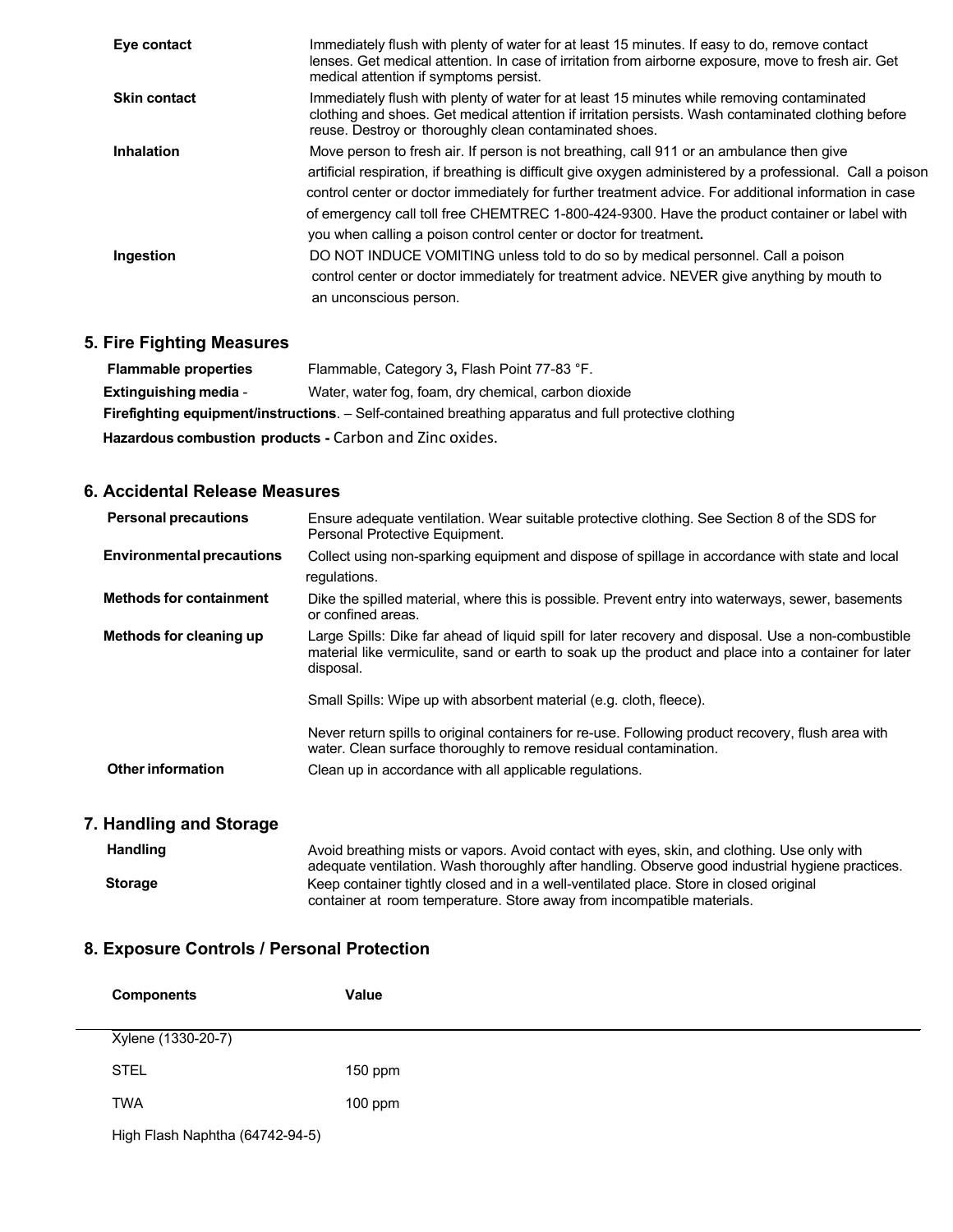| STEL                            | 150 ppm       |
|---------------------------------|---------------|
| <b>TWA</b>                      | $100$ ppm     |
| Zinc Oxide (1314-13-2)          |               |
| <b>STEL</b>                     | Not Available |
| <b>TWA</b>                      | Not Available |
| Zinc Pyrithione (13463-41-7)    |               |
| <b>STEL</b>                     | Not Available |
| TWA                             | Not Available |
| Barium Sulphate (7727-43-1)     |               |
| STEL                            | Not Available |
| TWA                             | Not Available |
| Magnesium Silicate (14807-96-6) |               |
| <b>STEL</b>                     | Not Available |
| <b>TWA</b>                      | Not Available |

## **US. OSHA Table Z-1 Limits for Air Contaminants (29 CFR 1910.1000)**

| <b>Components</b>      | <b>TYPE</b> | Value         |
|------------------------|-------------|---------------|
| Zinc Oxide             | PEL         | 5 mg/M3       |
| High Flash Naphtha     | <b>PEL</b>  | 25 ppm        |
| Xylene                 | PEL         | $100$ ppm     |
| Zinc Pyrithione        | <b>PEL</b>  | Not Available |
| <b>Barium Sulphate</b> | <b>PEL</b>  | 5 mg/M3       |
| Magnesium Silicate     | PEL         | 5 mg/M3       |
|                        |             |               |

 **Engineering controls** Ensure adequate ventilation, especially in confined areas. Must control air contamination to their exposure limits.

| <b>Personal protective equipment</b> |                                                                                                                                                                                                                                                                                                                                                                                                                     |
|--------------------------------------|---------------------------------------------------------------------------------------------------------------------------------------------------------------------------------------------------------------------------------------------------------------------------------------------------------------------------------------------------------------------------------------------------------------------|
| Eye / face protection                | Wear safety glasses with side shields (or goggles). Wear a full-face respirator, if needed.                                                                                                                                                                                                                                                                                                                         |
| <b>Skin protection</b>               | Wear chemical-resistant gloves, footwear and protective clothing appropriate for risk of exposure.<br>Contact glove manufacturer for specific information.                                                                                                                                                                                                                                                          |
| <b>Respiratory protection</b>        | If engineering controls do not maintain airborne concentrations below recommended exposure<br>limits (where applicable) or to an acceptable level (in countries where exposure limits have not<br>been established), an approved respirator must be worn. Respirator type: Air-purifying respirator<br>with an appropriate, government approved (where applicable), air-purifying filter, cartridge or<br>canister. |
| Conoral hygiono considerations       |                                                                                                                                                                                                                                                                                                                                                                                                                     |

**General hygiene considerations**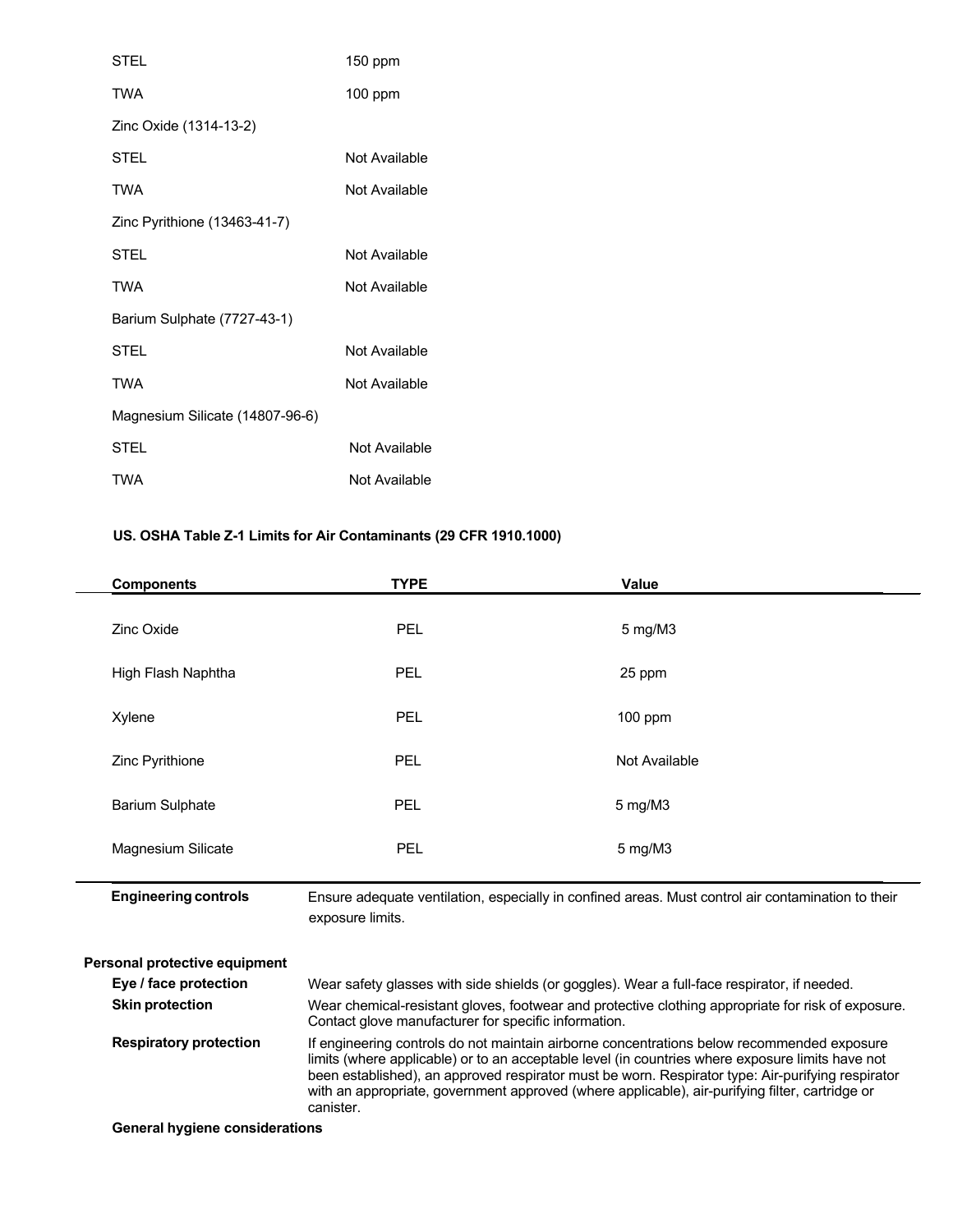Always observe good personal hygiene measures, such as washing after handling the material and before eating, drinking, and/or smoking. Routinely wash work clothing and protective equipment to remove contaminants.

# **9. Physical & Chemical Properties**

| <b>Appearance</b>                                          | Liquid.                     |  |
|------------------------------------------------------------|-----------------------------|--|
| Color                                                      | Deep Blue, Black and White. |  |
| Odor                                                       | Pleasant.                   |  |
| Odor threshold                                             | Not available.              |  |
| <b>Physical state</b>                                      | Liquid.                     |  |
| Form                                                       | Liquid.                     |  |
| рH                                                         | Not Applicable              |  |
| <b>Melting point</b>                                       | Not Applicable.             |  |
| <b>Freezing point</b>                                      | Not Applicable.             |  |
| <b>Boiling point</b>                                       | 244 °F                      |  |
| <b>Flash point</b>                                         | 77-83 °F.                   |  |
| <b>Evaporation rate</b>                                    | Faster than water.          |  |
| Flammability limits in air, lower,                         | 1.1                         |  |
| <b>Vapor Pressure</b>                                      | Unknown                     |  |
| <b>Vapor density</b>                                       | Heavier than air            |  |
| <b>Specific gravity</b>                                    | 1.60.                       |  |
| Solubility (water)                                         | Not Soluble.                |  |
| Partition coefficient (n-octanol/water) No data available. |                             |  |
| <b>Auto-ignition temperature</b>                           | Not available.              |  |
| <b>Decomposition temperature</b>                           | Not available.              |  |

# **10. Chemical Stability & Reactivity Information**

| <b>Chemical stability</b>                                                           | Material is stable under normal conditions. |
|-------------------------------------------------------------------------------------|---------------------------------------------|
| <b>Conditions to avoid</b>                                                          | Contact with flames and high heat.          |
| Incompatible materials                                                              | Strong acids and alkalis.                   |
| <b>Hazardous decomposition products - Carbon, Silicone, Sulphur and Zinc Oxides</b> |                                             |
| Possibility of hazardous reactions - Hazardous decomposition will not occur         |                                             |

## **11. Toxicological Information**

| <b>Toxicological data</b> |                     |                  |  |
|---------------------------|---------------------|------------------|--|
| <b>Components</b>         | <b>Test</b>         | <b>Results</b>   |  |
| Zinc Oxide                | Acute Oral          | LD50 7950 mg/Kg  |  |
| High Flash Naphtha        | <b>Acute Dermal</b> | LD50 >3100 mg/Kg |  |
|                           | <b>Acute Oral</b>   | LD50 >2900 mg/Kg |  |
| Xylene                    | <b>Acute Oral</b>   | LD50 5,000 mg/Kg |  |
|                           | <b>Acute Dermal</b> | LD50 1240 mg/Kg  |  |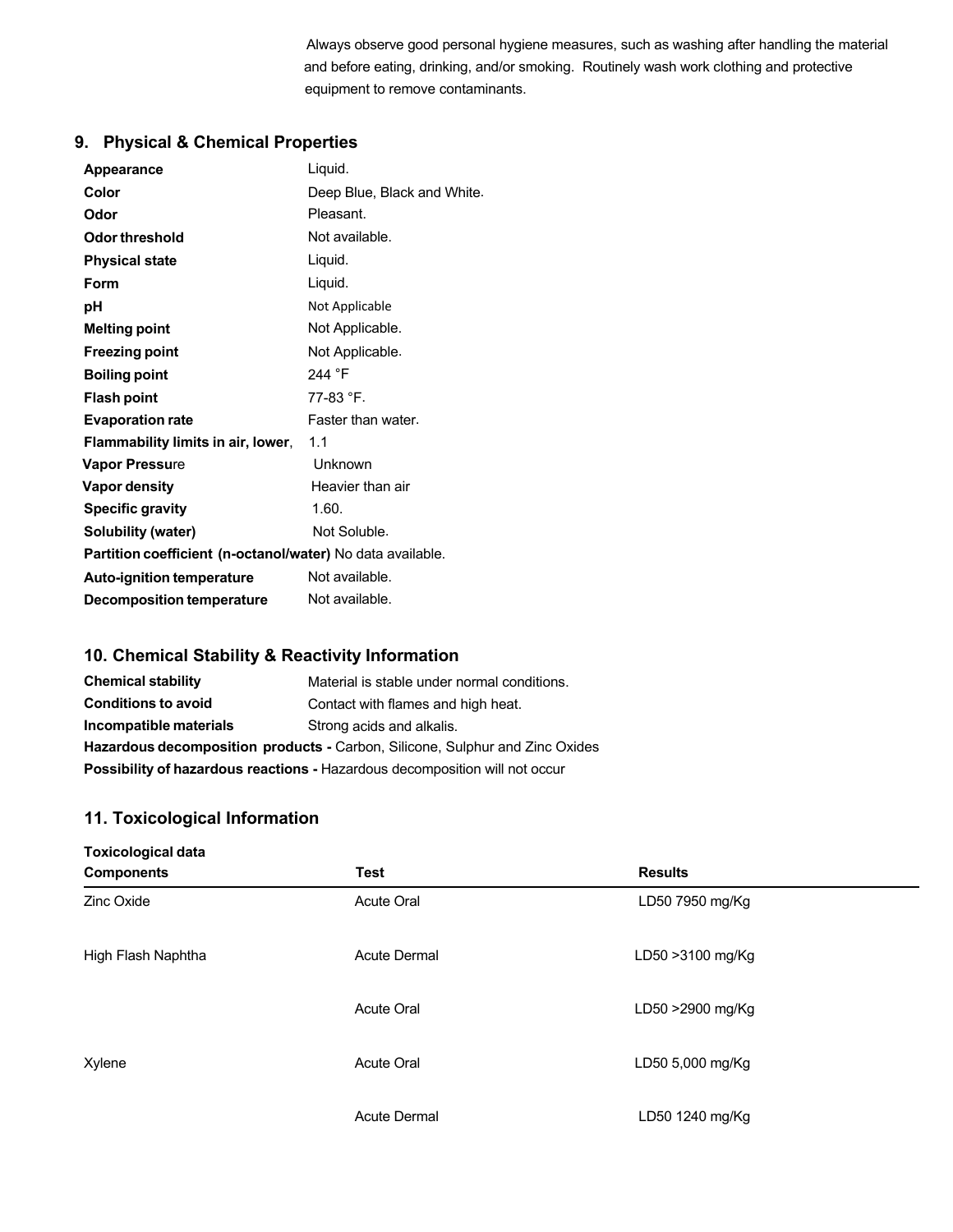| Zinc Pyrithione        | <b>Acute Oral</b>   | LD50 330 mg/Kg    |
|------------------------|---------------------|-------------------|
| Tralopyril             | <b>Acute Dermal</b> | LD50 206 mg/Kg    |
| <b>Barium Sulphate</b> | Acute data          | Not available     |
| Magnesium Silicate     | <b>Acute Dermal</b> | LD50 10,000 mg/Kg |

### **Acute effects**

 **Routes of Exposure -** Eye contact, skin contact, inhalation and ingestion

 **Eye Contact -** eye irritation

 **Skin Contact -** harmful if absorbed through the skin**,** causes skin irritation. May cause reddening of skin. This product has a low potential to cause skin sensitization or allergic reactions.

**Inhalation** - irritating to respiratory system

 **Ingestion** - irritating digestive tract

**Chronic effects -** Unknown

 **Carcinogenicity -** This product is not considered to be a carcinogen by IARC, ACGIH, NTP, or OSHA.

## **12. Ecological Information**

| Ecotoxicological data |                     |
|-----------------------|---------------------|
| <b>Components</b>     | <b>Test Results</b> |

 Zinc Oxide - Possible affects on marine life Zinc Pyrithione - Will affect health of marine like Barium Sulphate - Will not affect health of marine life Magnesium Silicate - Will not affect health of marine life

**Ecotoxicity -** *C*an be harmful to aquatic organisms.

**Persistence and degradability -** Unknown

**Bioaccumulation / Accumulation -** Unknown

**Partition coefficient (n-octanol/water) -** Unknown

**Mobility in environmental media -** No ecotoxicity known or available

## **13. Disposal Considerations**

**Disposal instructions** Dispose of contents/container in accordance with local/regional/national/international regulations. **Contaminatedpackaging** Since emptied containers may retain product residue, follow label warnings and disposal procedures.

## **14. Transport Information**

**UN Number - UN1263**

**UN Proper Shipping Name - PAINT Transport Hazard Classes \**

 **DOT (Domestic Surface Transportation - Proper Shipping Name - PAINT**